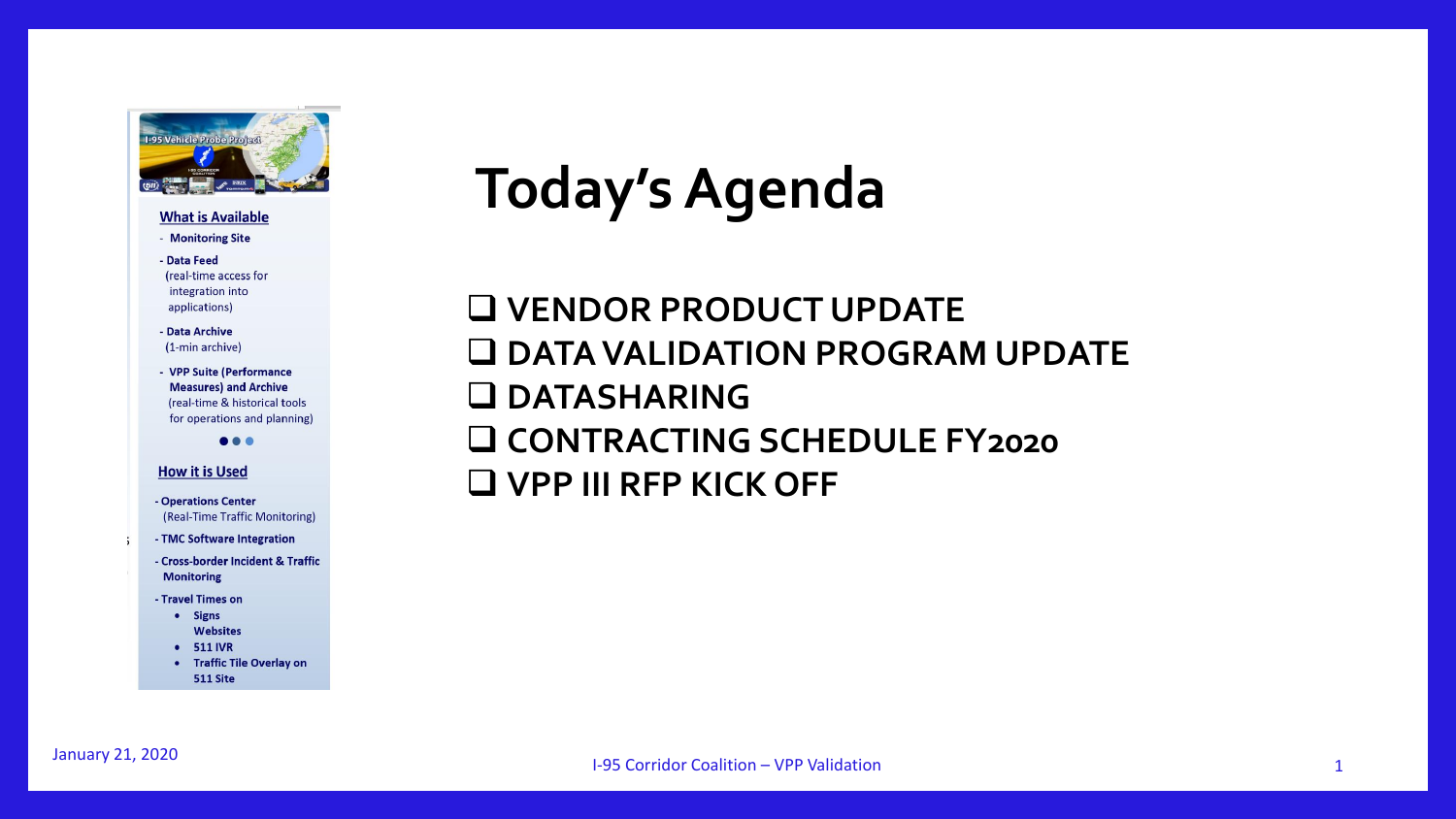#### Update product listing coming soon from vendors

## *Marketing*  ✓ *Vendor Product Updates – Ancillary Products*





Ancillary products can be added to existing long term contracts as well as annual contracts

- ❑ *HELP (Highway Emergency Link Platform)*
- ❑ *Trip Reports*
- ❑ *XD Segment Traffic Archive Data Downloader*
- ❑ *National Performance Management Research Data Set (NPMRDS) Extensions*



- ❑ *HERE Speed Limits on Roadways*
- ❑ *Split Lane Traffic Reporting at Junctions:*
- ❑ *HERE HOV Non-Barrier Separated Lanes*
- ❑ *Hazard Warnings - Directly from Connected Vehicle Sensor Data*
- ❑ *Automated Road Closure Detection:*
- ❑ *HERE Reversible Express Lanes:*

#### **TOMTOM®**

- ❑ *Jam Ahead Warnings*
- ❑ *Winter – related Delays, Dynamic Speed Limit, Roadwork Messaging*
- ❑ *Jam Tendency Prediction*
- ❑ *Turn Dependent Jams*
- ❑ *HOV Land Speed*
- ❑ *Customized Traffic KPI Dashboard*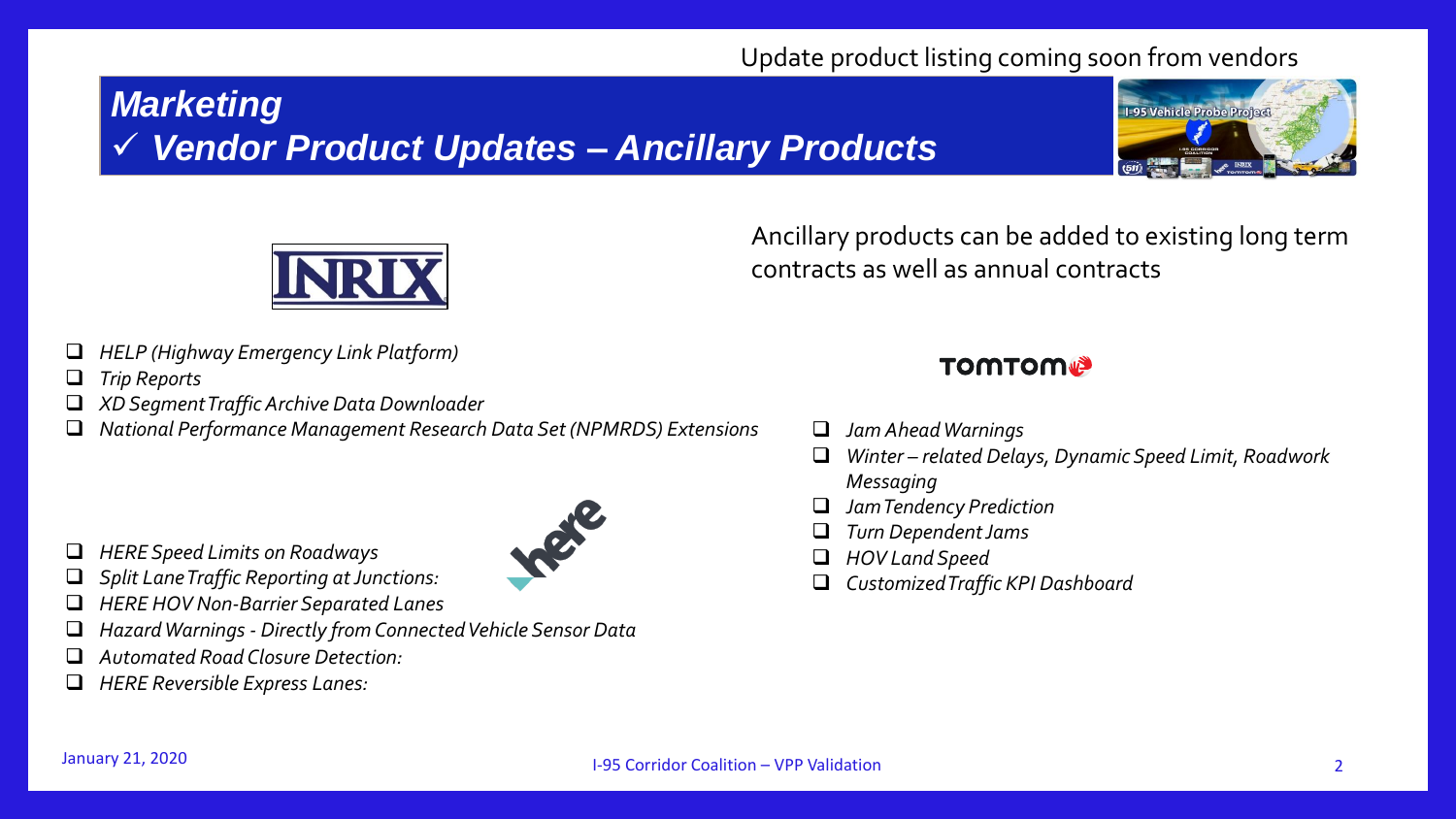#### *Marketing*  ✓ *New Procurements*



**DVRPC –Trip Reports**





#### **Tennessee – INRIX & RITIS**





PROBE DATA **ANALYTICS SUITE** 

#### **Used by PA, NJ, GA Newest Addition - Maryland SHA**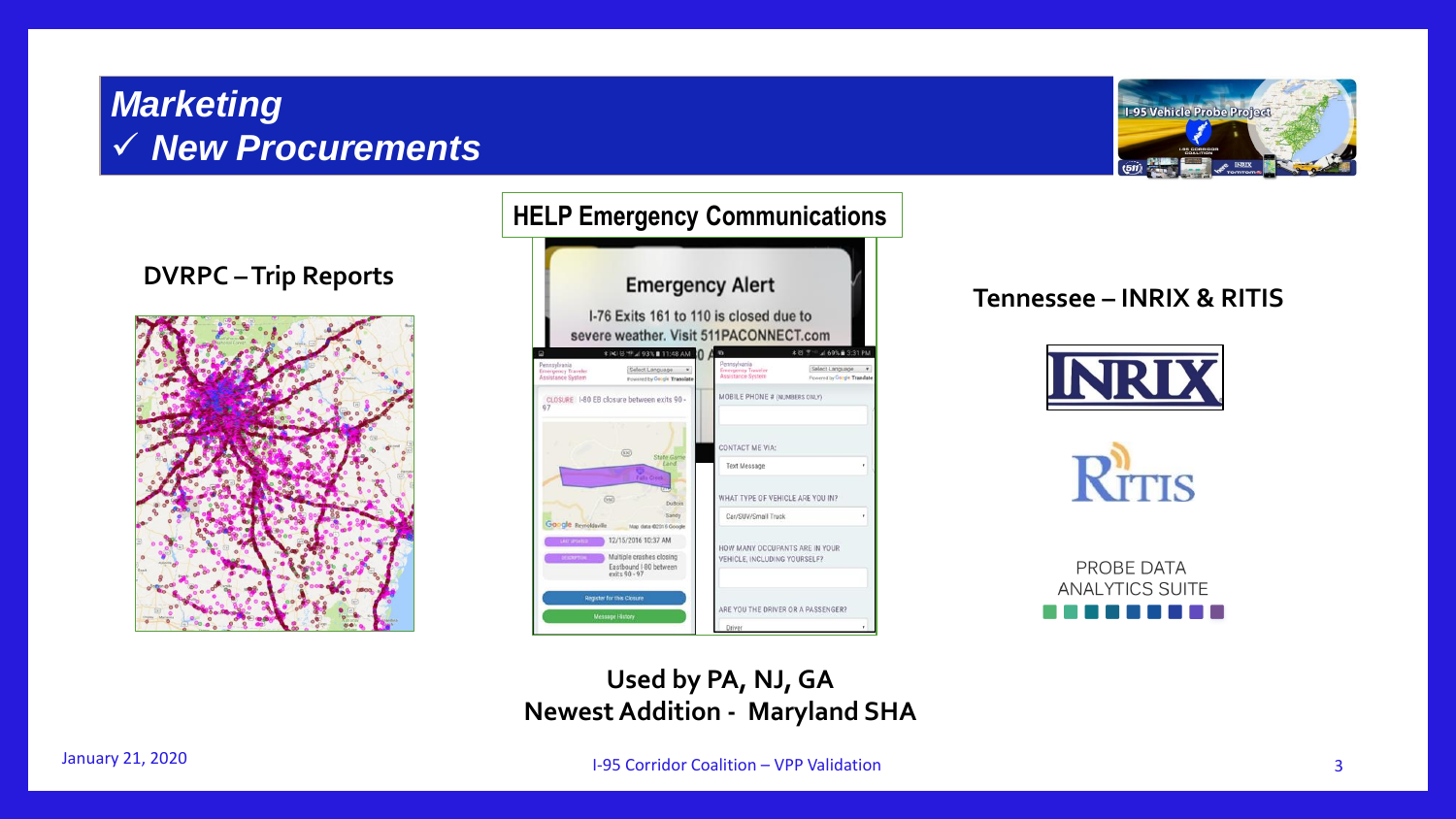## **VALIDATION**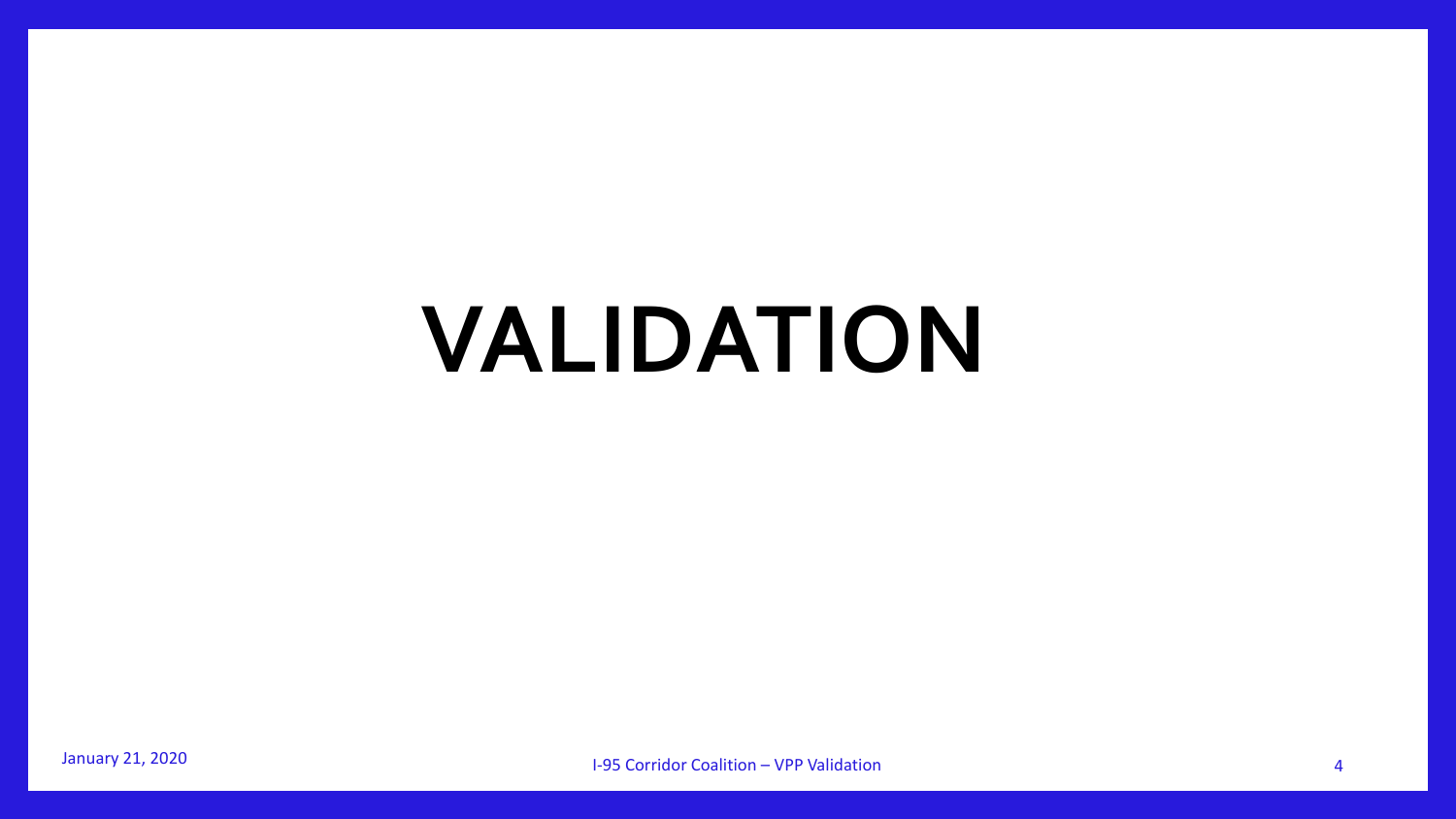## *Technical*  ✓ *FY 2020 Validation Update*



#### **New Jersey**

- $\checkmark$  Report draft has been submitted
- $\checkmark$  Complex traffic flow conditions affected traditional error metrics (added disclaimer)
- $\checkmark$  Hard shoulder running did not impact results much

## **PA Turnpike**

- ✓ Collected reference data in October
- $\checkmark$  Currently preparing report

#### **Massachusetts**

- $\checkmark$  Freeway deployment planned for December was postponed due to weather
- ✓ New deployment date is January 22



#### **NJ-15 Sensors (Orange = Hard shoulder running)**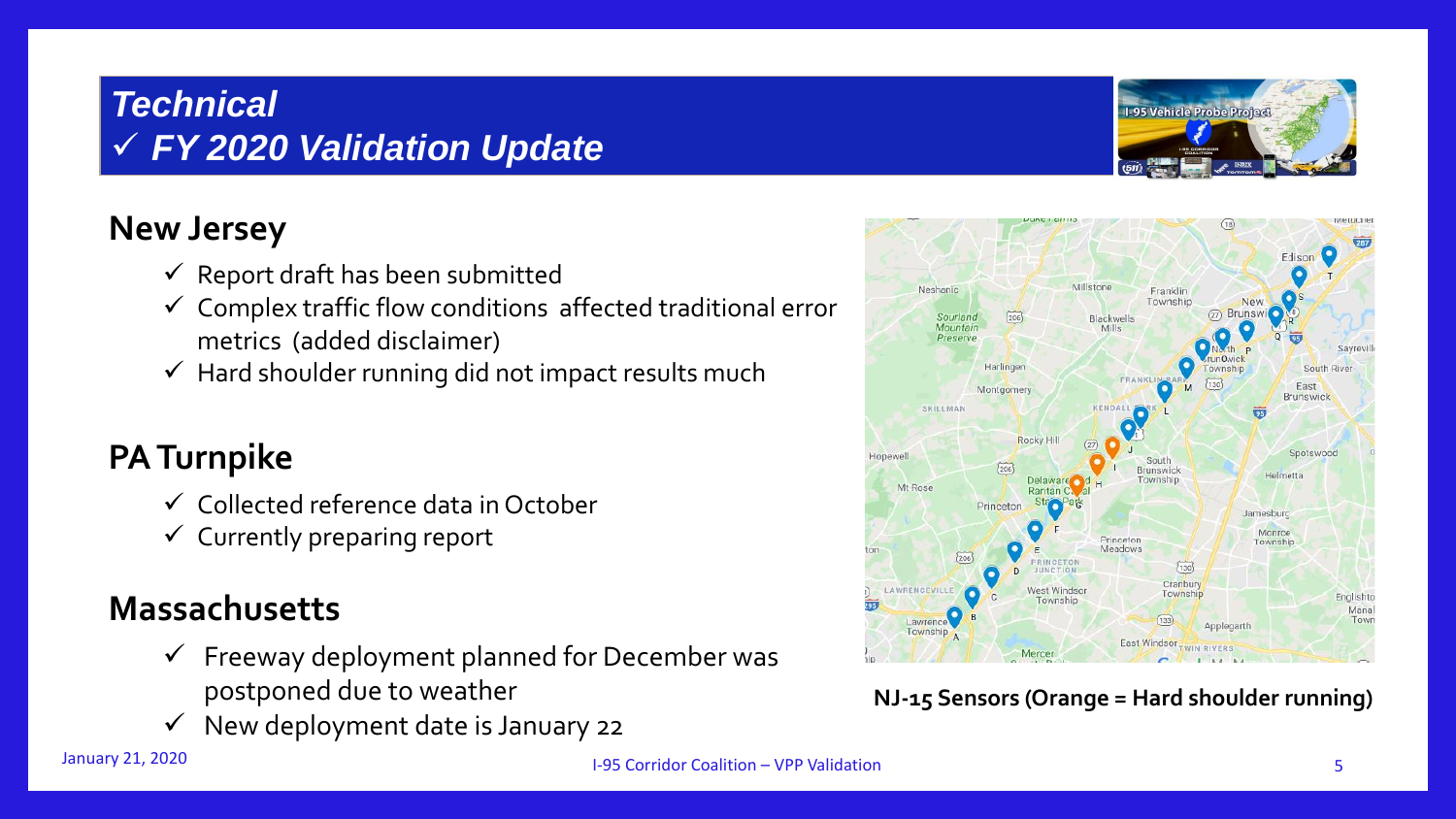### *Technical*  ✓ *3 Types of Validation*



#### **Freeway**

- ✓ Emphasis of VPPI
- $\checkmark$  Data quality is consistently strong

#### **Arterial**

- $\checkmark$  Currently targeting for most recent evaluations
- $\checkmark$  Traffic flow is much more complex! (traffic signals, etc.)

#### **Other**

- $\checkmark$  Low volume roads
- $\checkmark$  HOV lanes, tunnels, other special facilities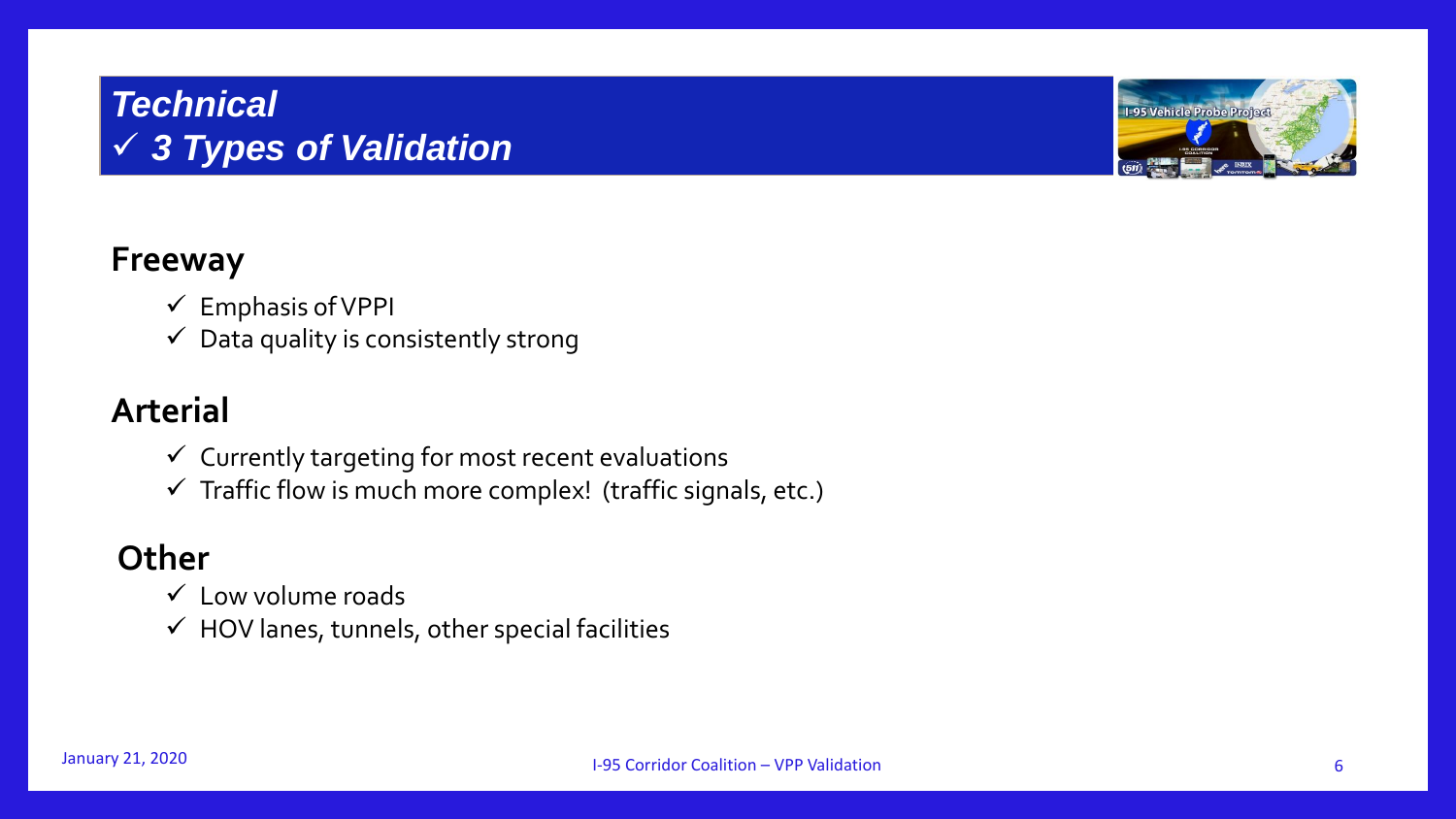#### *Technical*  ✓ *The Arterial Report: Key Findings*

- $\checkmark$  All 3 vendors are performing much better on arterials now (VPPII) than in the initial report (VPPI)
- $\checkmark$  Within observed traffic conditions (> 20k AADT, 0-3 traffic signals per mile), data quality is:
	- $\checkmark$  **NOT** strongly tied to road characteristics any more
	- $\checkmark$  Suitable for most planning & ops applications



**Fully Captured** 

#### **But …**

- $\checkmark$  Complex flow patterns cannot be captured by VPP data (Is this important? Depends on the application)
- $\checkmark$  Case studies do not contain low volume scenarios (< 20k AADT), which likely would require a different approach

[https://i95coalition.org/wp-content/uploads/2015/02/I-95-CC-Validation\\_Arterials\\_Report-Sep2019-Final.pdf?x70560](https://i95coalition.org/wp-content/uploads/2015/02/I-95_Arterial_Validation_Report_July2015-FINAL.pdf?x70560)



**Failed to Capture** 

**VPPII Vendor**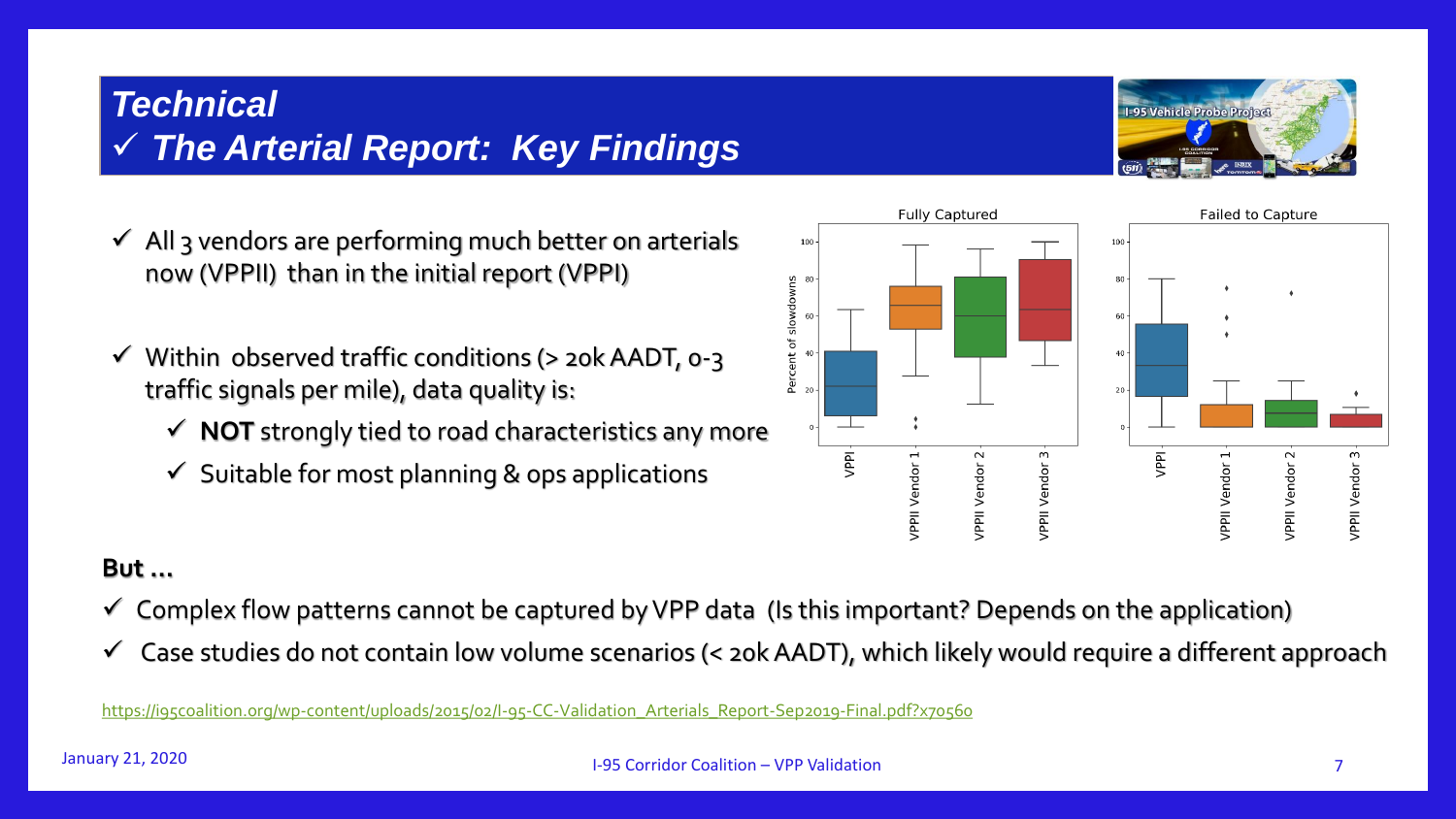#### *Technical*

✓ *How to Effectively Evaluate Data on Arterials?*

## **Traditional Analysis**

- $\checkmark$  Status quo: part of contracts and regular reports
- $\checkmark$  Limitations when traffic conditions are complex

## **Slowdown Analysis**

- $\checkmark$  Best way to quantify operational performance on arterials
- $\checkmark$  But... manual process  $\hat{\to}$  Looking to improve

## **Other?**

- $\rightarrow$  Context matters! (more nuanced than whether "in spec")
- $\rightarrow$  How to handle low volume arterials?





Mean speed during 5 minute intervals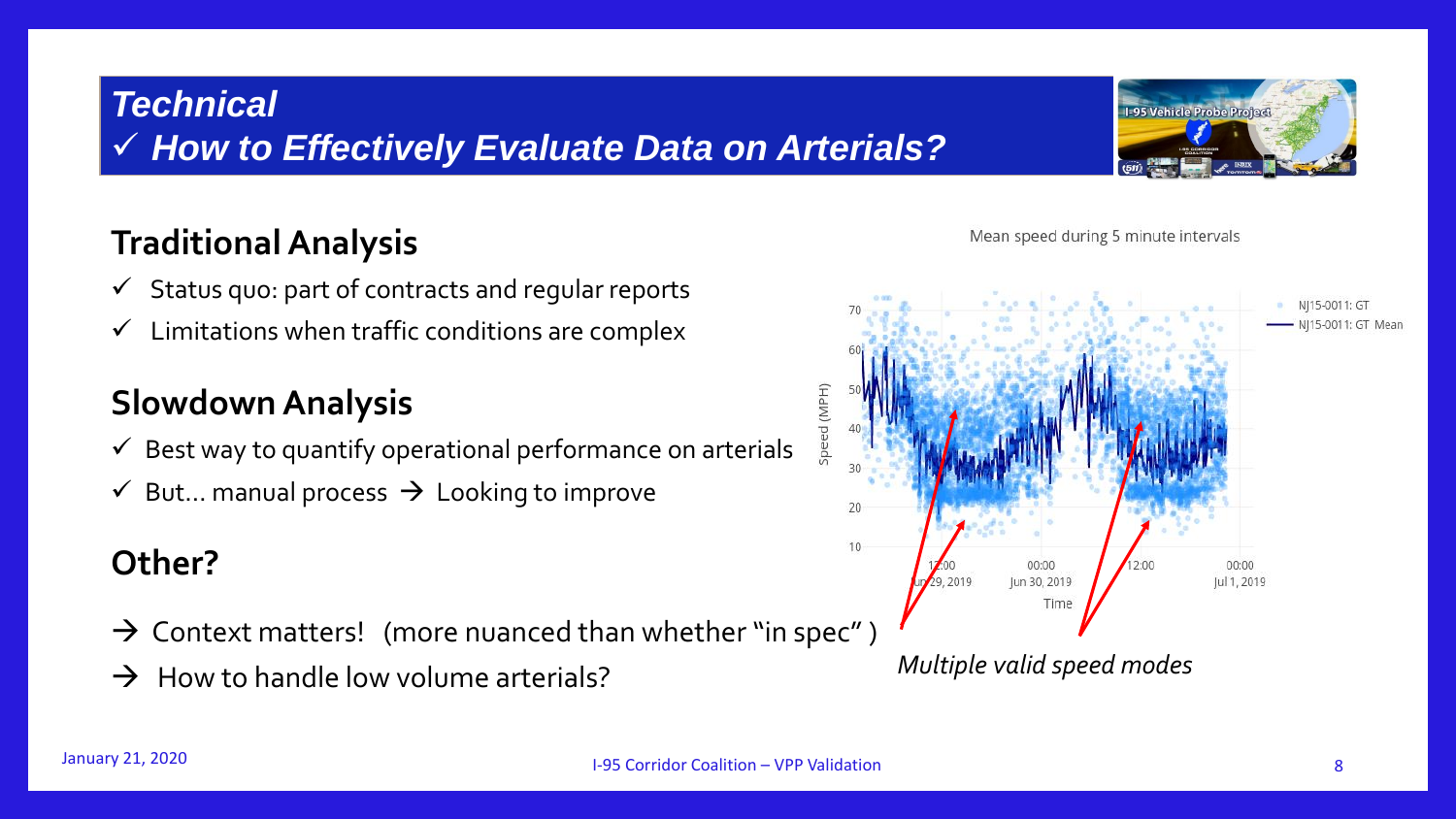## *Technical*  ✓ *Validation Schedule: Moving to a 2 year plan?*



#### **Recommendation:**

- $\checkmark$  Move to a 2-year cycle for state validations
- $\checkmark$  4 reports per year
	- $\checkmark$  3 regular validations guaranteed (e.g., Freeway / Arterial)
	- $\checkmark$  1 optional special study in place of a regular validation (e.g., low-volume study)

#### **Benefits:**

 $\checkmark$  Makes it more feasible to conduct one-off studies on important topics (e.g., low-volume, HOV, bridges)

## **Q: Is there interest in a low-volume study?**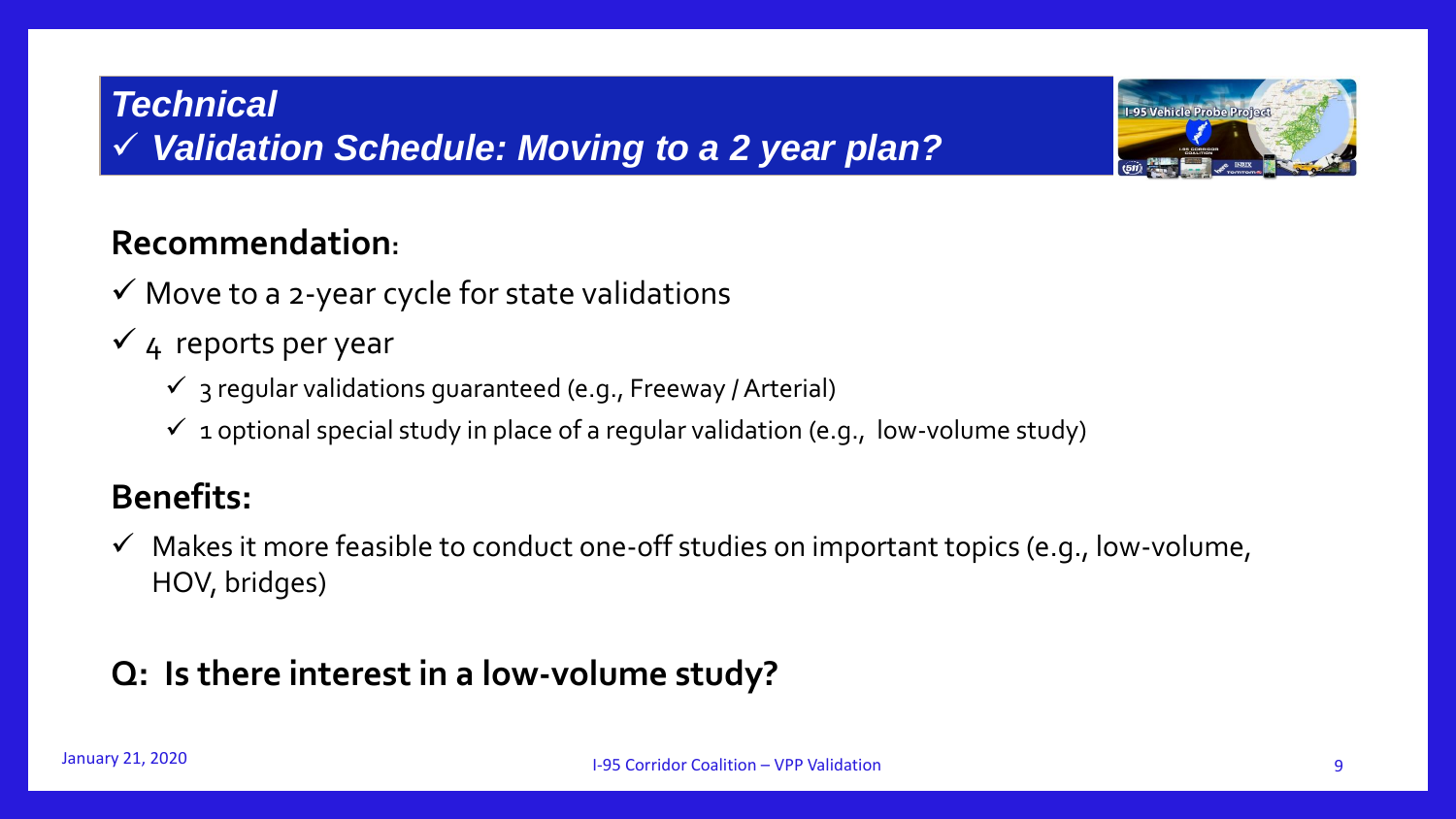#### *Technical*  ✓ *Report Format*



#### **Reports are getting long….**

Does all the info need to be in the report?

#### **Recommendation:**

- $\checkmark$  Move methodology description to a separate doc on the Coalition site
- $\checkmark$  Make reports more like an extended Executive Summary
	- Summarize key findings and interpretations
- $\checkmark$  Provide a link to external site that archives graphs, detailed metrics, etc.

#### **Benefits:**

- $\checkmark$  Easier to read / interpret
- $\checkmark$  More streamlined  $\hat{\to}$  quicker to produce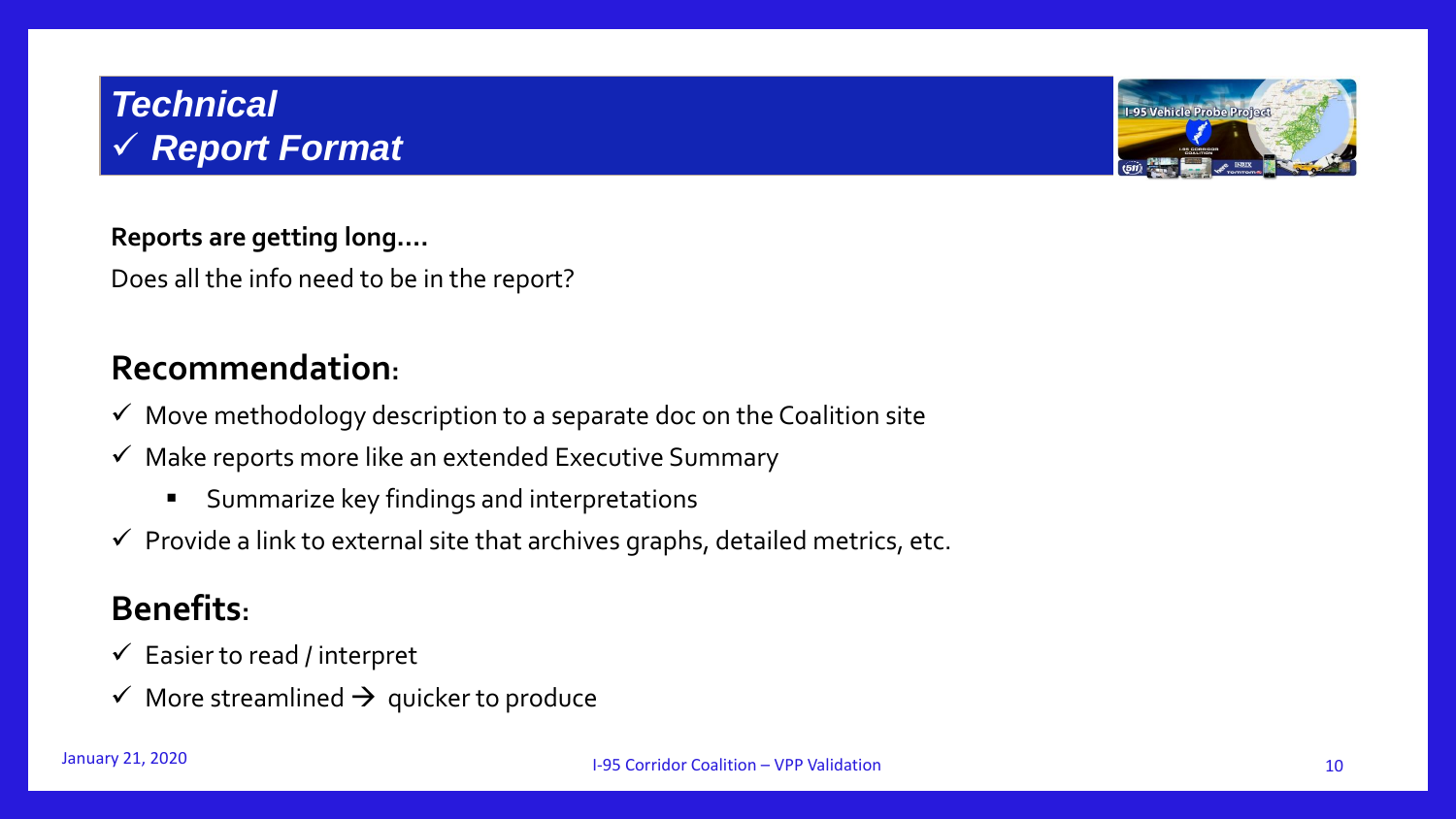# **DATA SHARING CONTRACTING VPP III**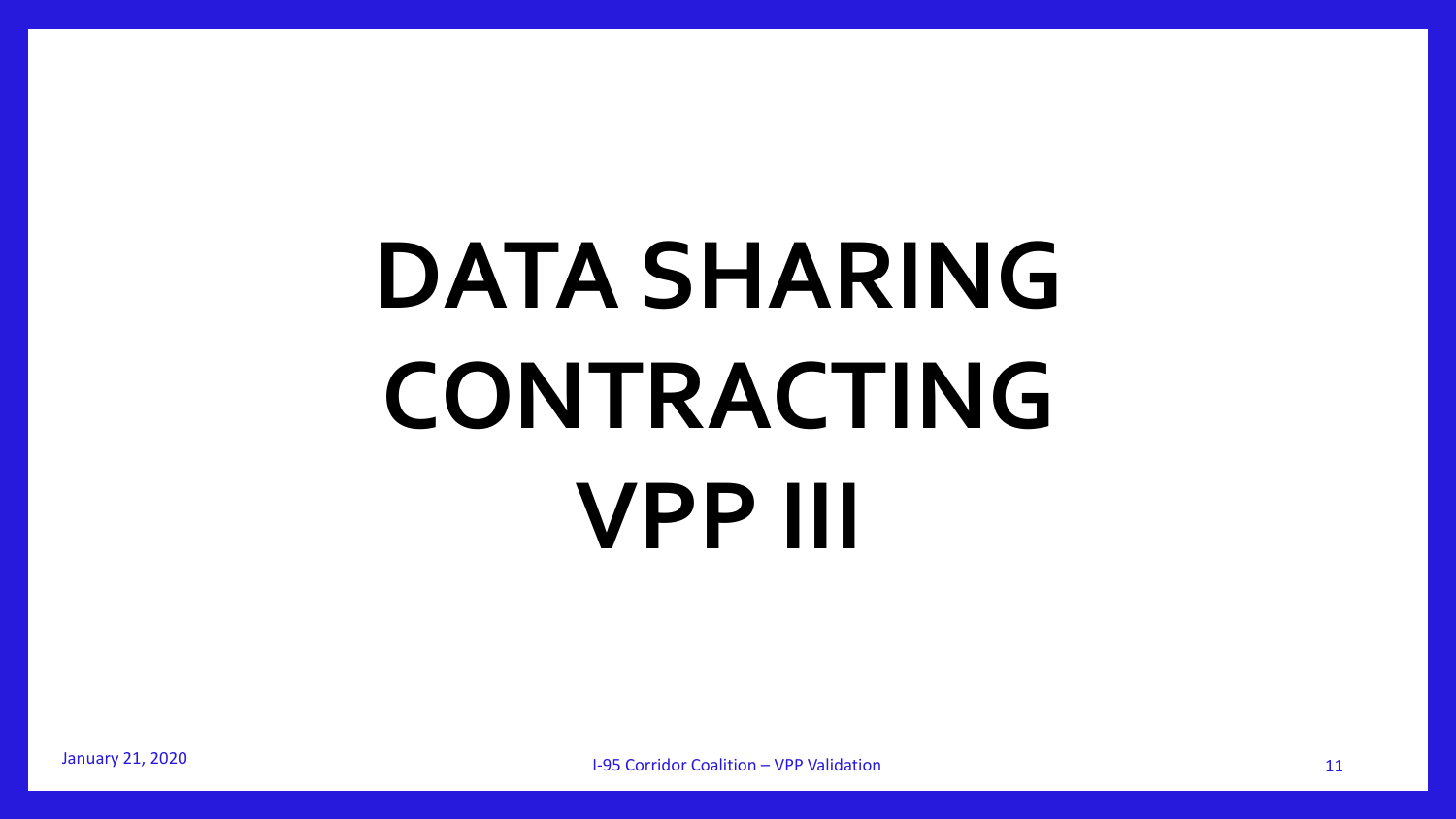#### *Data Use Agreements* ✓ *Process Update*



#### **Step 2 – Completing a Data Use Agreement (DUA)**

**Please note that State DOTs complete the DUA process only one time.**

- ➢ **[Click here if you are a member state, associate or affiliate](https://i95coalition.org/wp-content/uploads/2015/02/VPPII_DUAv9_signed_fillable-primary.pdf?x70560) – Primary DUA**
- ➢ **[Click here if you are a university or sub-contractor/consultant](https://i95coalition.org/wp-content/uploads/2015/02/VPPII_DUAv9_signed_fillable-secondary.pdf?x70560) – Secondary DUA**
- ➢ **Completed DUAs for universities and sub-contractor/consultants should be submitted to the VPP State Point of Contact (POC) or to your managing point of contact from your member agency.**
- ➢ **They will review/approve the request and will submit it to Denise Markow for processing.**
- ➢ **It could take up to two weeks for processing of DUAs. The [State POC is available here](https://i95coalition.org/wp-content/uploads/2015/02/VPP-State-Point-of-Contact_July-2019.pdf?x70560)**
- ➢ *\*\*For multiple requests from one agency, one DUA agreement can be filled out with an Attachment A filled out for each individual*

State Reports of current DUA recipients is in process – due out in two weeks



**1-95 Vehicle Probe Project**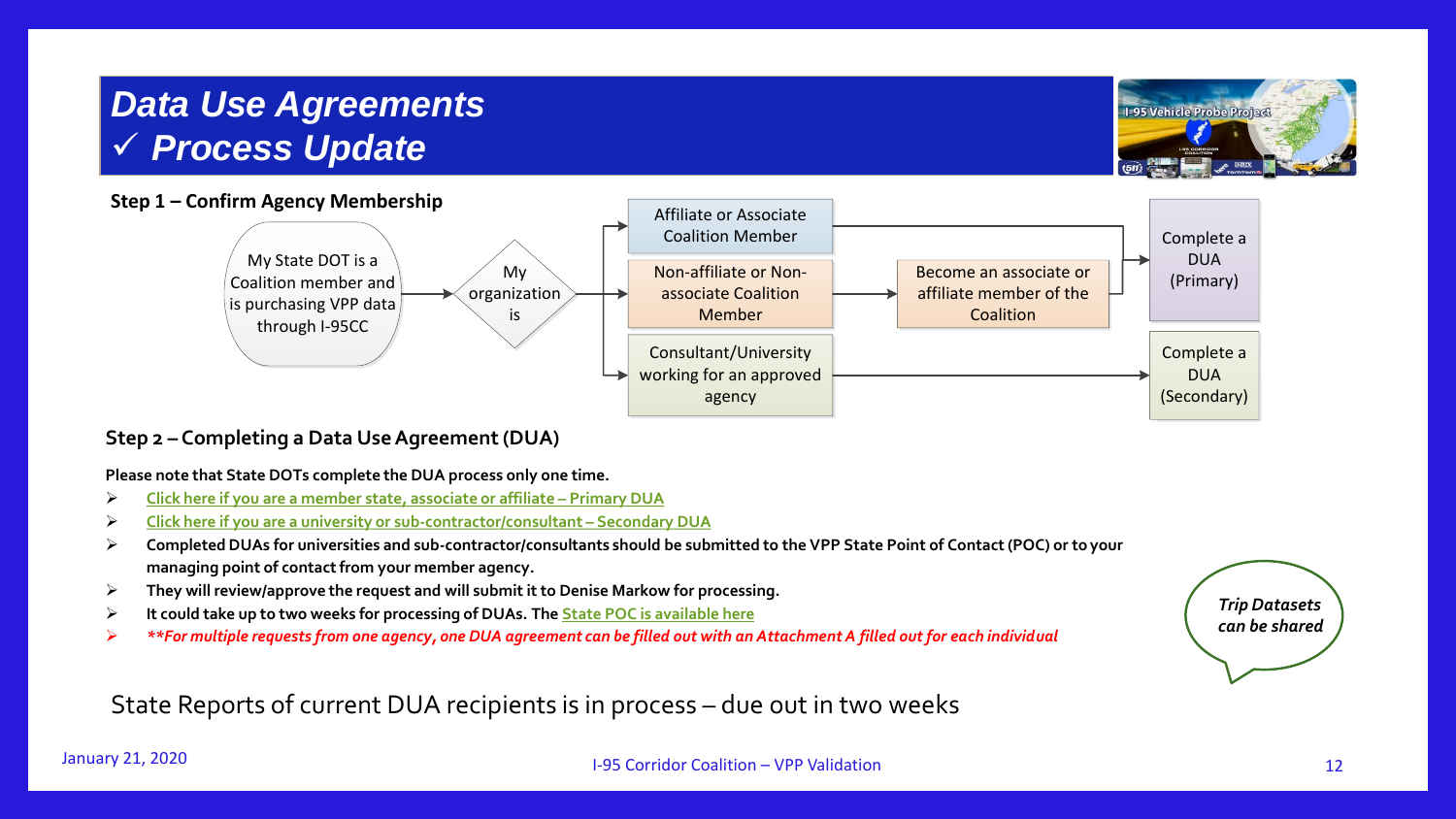## *FY2021 Contracting* ✓ *Priorities and Timeline*



#### $\bigcirc$  $\bigcirc$  $\bigcap$  $\bigcap$  $\bigcap$  $\bigcap$

| $\mathbf{1}$   | January<br>$(3$ wks)<br>Jan 6-31                        | Or as soon as information is received. Kathy Frankle will reach out to each of you to gather the<br>information she will need to create the updated work plan (data, validation and RITIS modules) -<br>what do you want included in this year's contract?                                                                                  |
|----------------|---------------------------------------------------------|---------------------------------------------------------------------------------------------------------------------------------------------------------------------------------------------------------------------------------------------------------------------------------------------------------------------------------------------|
| $2^{\circ}$    | February<br>$(1$ wk) Feb $3-7$                          | Or earlier Kathy will have the draft MOU/work plan ready to send to you for review and<br>comment. This will include the draft MOU and the Attachment A work plan and any additional<br>documents that may be needed for your state. We are requesting all edits/comments to these<br>documents to be received back to UMD by February 28th |
| $\overline{3}$ | March (4 wks)<br>March 2-27                             | Or as soon as edits are received Kathy Frankle will update the final documents and send<br>to UMD Contracts office (Takeia Bradley) for routing, approval and signature.                                                                                                                                                                    |
| $\overline{4}$ | April – May<br>$(6$ wks)<br>April $1 - May 15$          | Or as soon as ready to send<br>UMD Contracts office (Takeia Bradley) will forward to the state for its signature and processing                                                                                                                                                                                                             |
| 5              | May - June<br>$(4 \text{ wks})$<br>May $15 -$ June $15$ | Or as soon as received by the state Kathy Frankle will send to UMD Procurement for the vendor<br>contracts to be activated for each state -                                                                                                                                                                                                 |
| 6              | <b>July 1, 2020</b>                                     | All annual contracts in place by July 1, 2020.                                                                                                                                                                                                                                                                                              |

Georgia New Jersey Rhode Island Maryland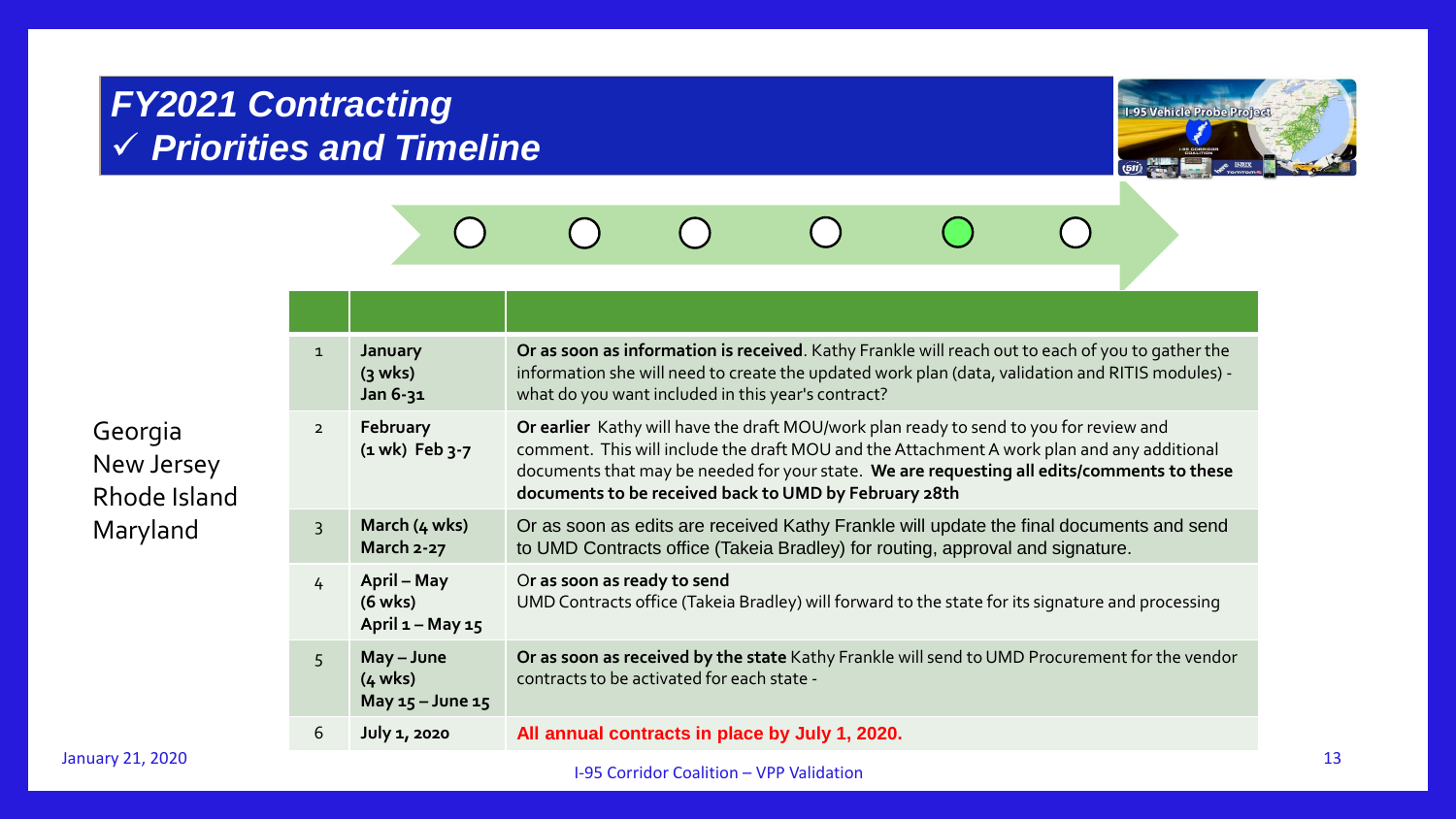

| <b>Proposed Preliminary Timeline</b> |                                                                                                                                                                                                                               |  |
|--------------------------------------|-------------------------------------------------------------------------------------------------------------------------------------------------------------------------------------------------------------------------------|--|
| January 2020                         | Coalition to announce to members its intent on moving forward with VPPIII and to form a steering committee to guide RFP development                                                                                           |  |
| Feb-March                            | Coalition will solicit feedback from vendors and state reps through in person meetings or phone interviews                                                                                                                    |  |
| Mar-May                              | The Coalition will draft the core of the RFP in the spring summer timeframe                                                                                                                                                   |  |
| June                                 | The RFP will be submitted to the Steering Committee for review and comment                                                                                                                                                    |  |
|                                      | (Focus is on system/data requirements review not contract analysis)                                                                                                                                                           |  |
| July                                 | An RFI will be issued to all interested vendors – the RFI will contain a copy of the core technical portions of the RFP- for review and<br>question submittal                                                                 |  |
| August                               | The Coalition will process all information gained from the RFI, conduct stakeholder feedback within Coalition, and externally as needed.<br><b>Ready the RFP for release</b><br>Confirm representation on selection committee |  |
| Sept-Oct                             | <b>Issue RFP</b>                                                                                                                                                                                                              |  |
| Nov-Feb 2021                         | <b>Evaluation and award of contract</b>                                                                                                                                                                                       |  |
| Mar-June 2021                        | Transition to new VPPIII contract (anticipating a period in which both may be in effect during transition) to coincide with the renewal<br>process for existing VPP contracts                                                 |  |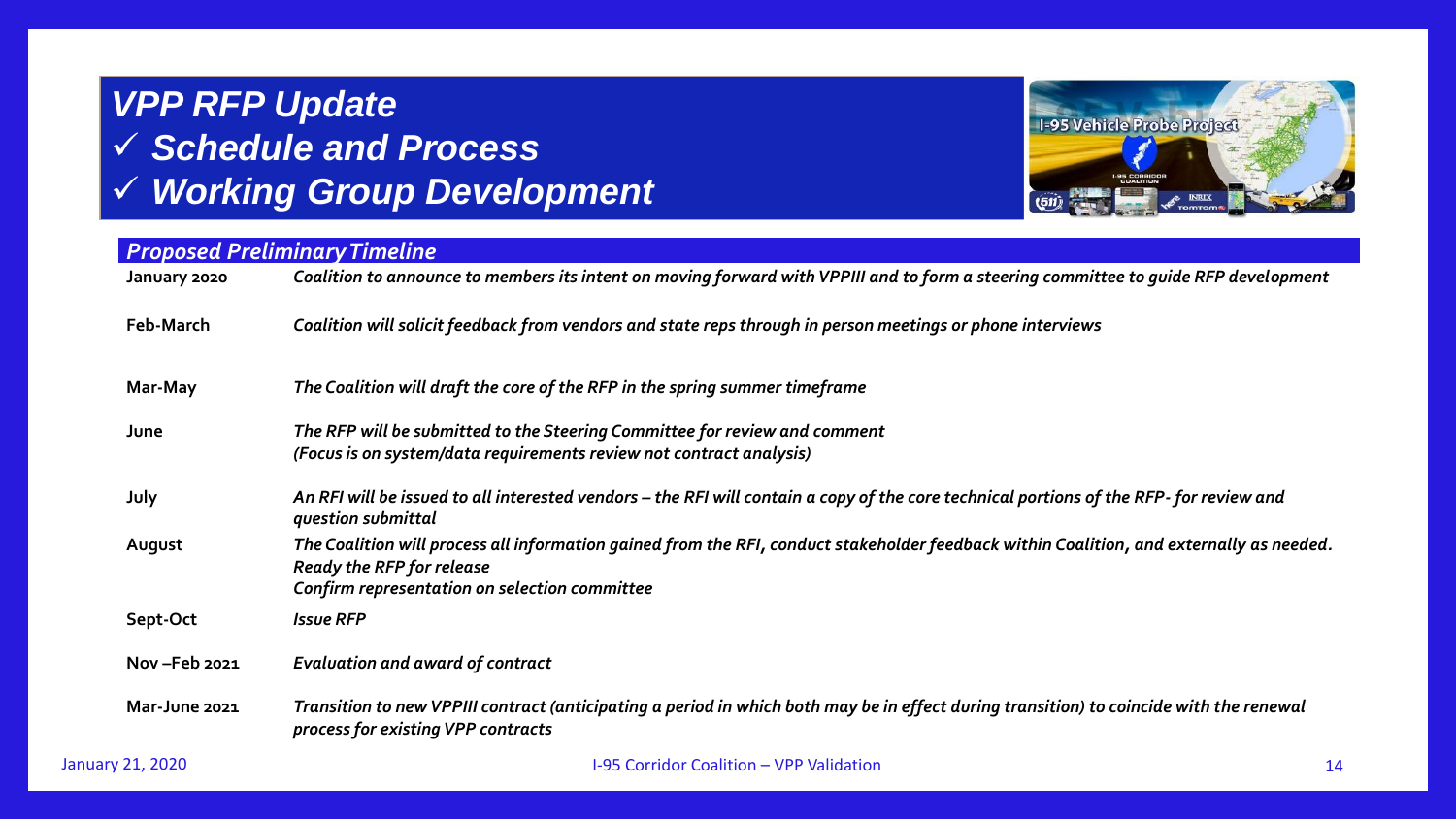

#### **VPP III Probe Data and Ancillary Products**

- Existing Core Data and Expanding Data services
- Travel time and Speed (CORE)\*\*
- Volume estimation (CORE)\*\*
- Ancillary data services such as OD, trajectory data and other tools will be welcomed
- Value-Added products

\*\* Vendors do necessarily need to provide both speed and volume but VPP III does look to have on contract CORE data services for both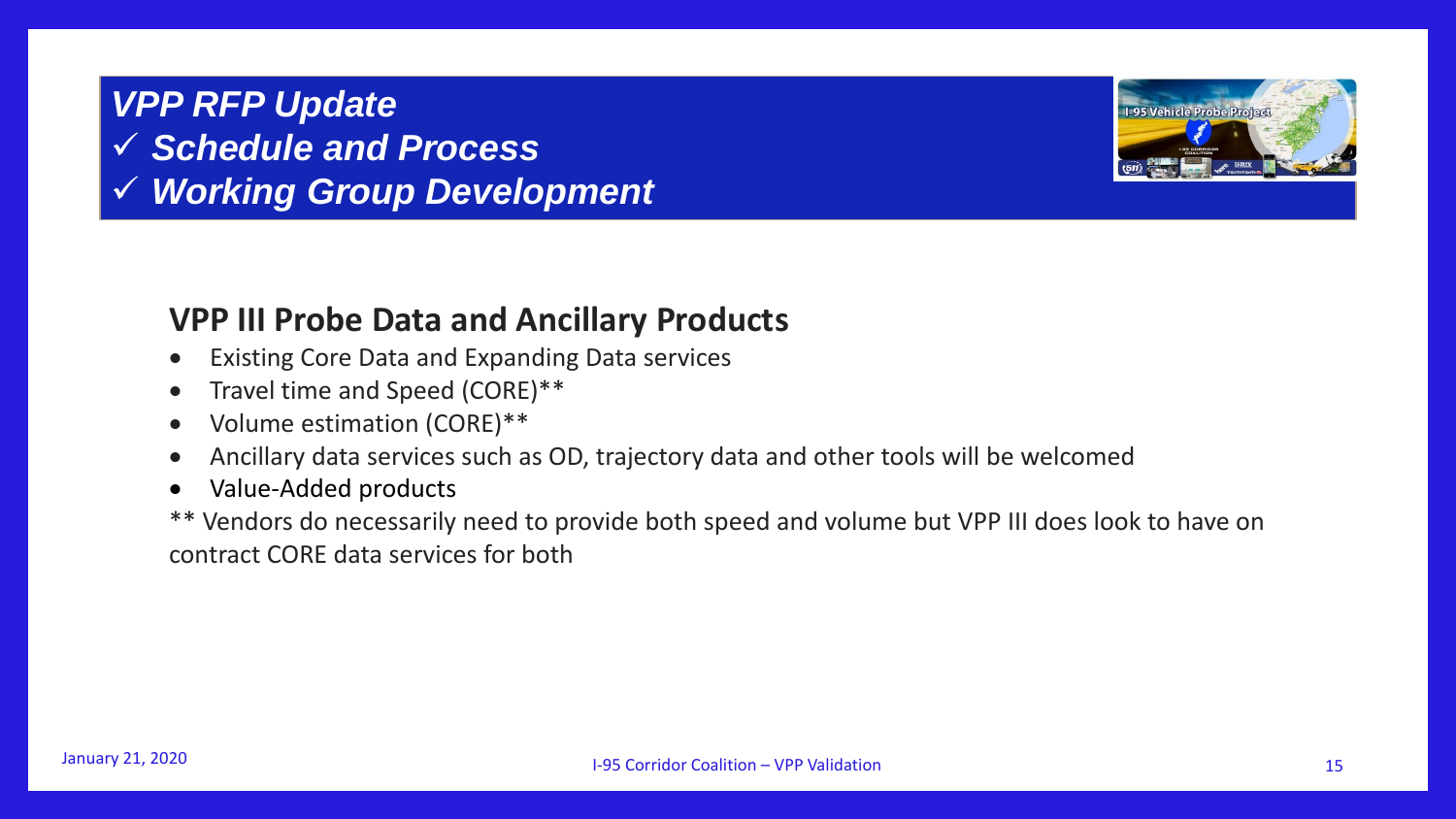#### **VPP III Validation Process**

- Focus of travel time/speed validations (less on freeway analysis and more on arterials)
- Creation of a volume validation process
- Option to validate ancillary products (i.e. volume, trip and trajectory data)
- Current travel time and speed validation needs to be streamlined, which entails a different approach to roadway referencing – looking to discuss a standards initiative.

#### **VPP III Data Use and Data Sharing**

- DUA to be updated intent and vision for data sharing will remain unchanged
- Data Licensing terms need to be defined and clearly written (procured by the state or other entity, with the ability to share within the Coalition)
- The intent is to not only include travel time and speed but also to expand to volume estimation and other ancillary products right for data sharing as appropriate.
- Data rights with ancillary products need to be clearly defined if different from overall DUA
- This will include the ability to use data to compare to ground truth devices and other validation studies.

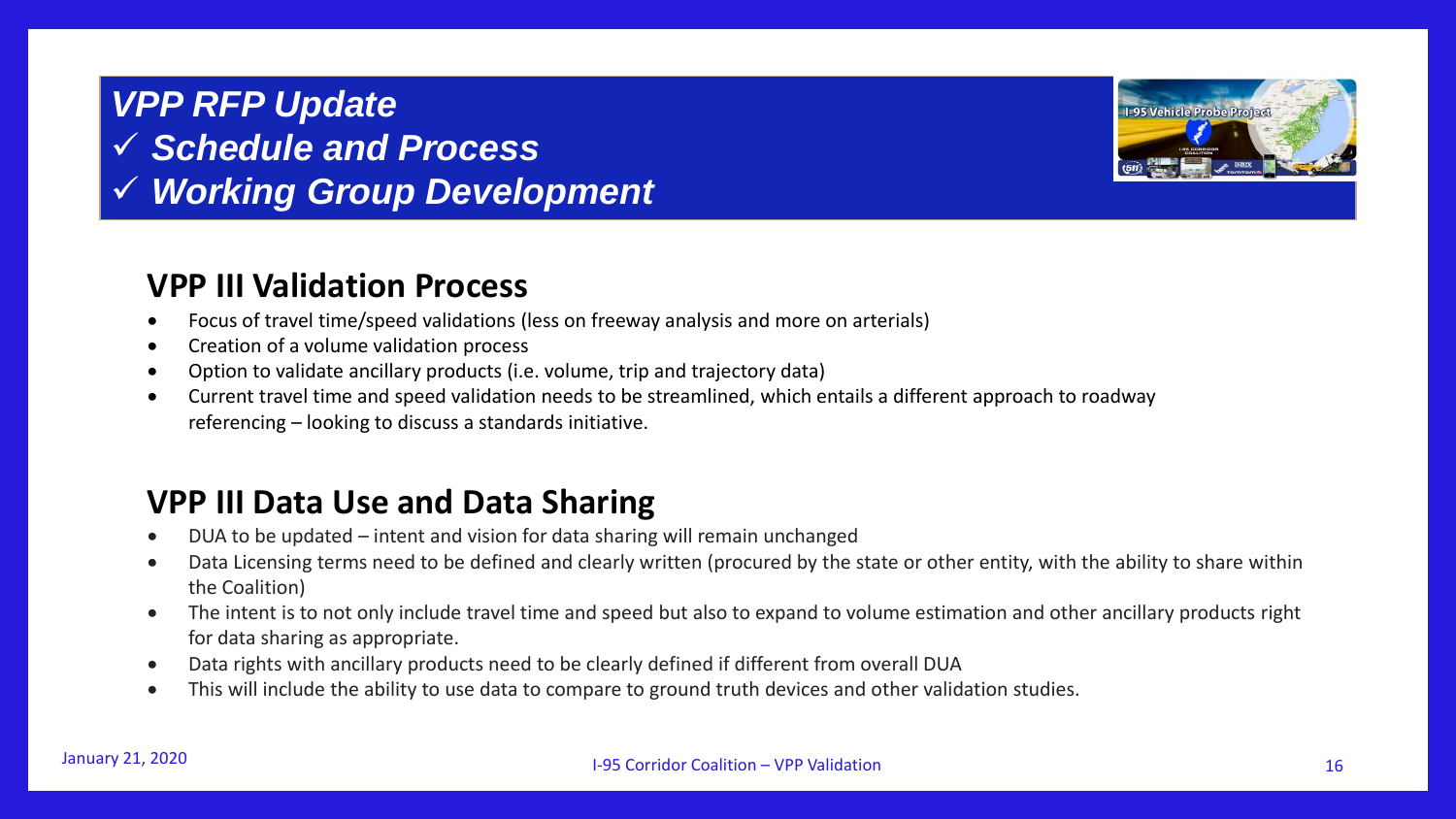

#### **VPP III Core Template/Timeline (Preliminary/Anticipated)**

- Current VPP expires in 2022 Coalition goal is to have VPPIII operational by July 1, 2021
- 12 months early- we will terminate VPPII and move to VPPIII as soon as ready

#### **VPP III Next Steps**

Step 1: Vendor Meetings at TRB Step 2: Technical Requirements review Step 3: Meeting with Procurement Step 4: Outreach to states to staff the Steering Committee; need commitment from each state to name a representative